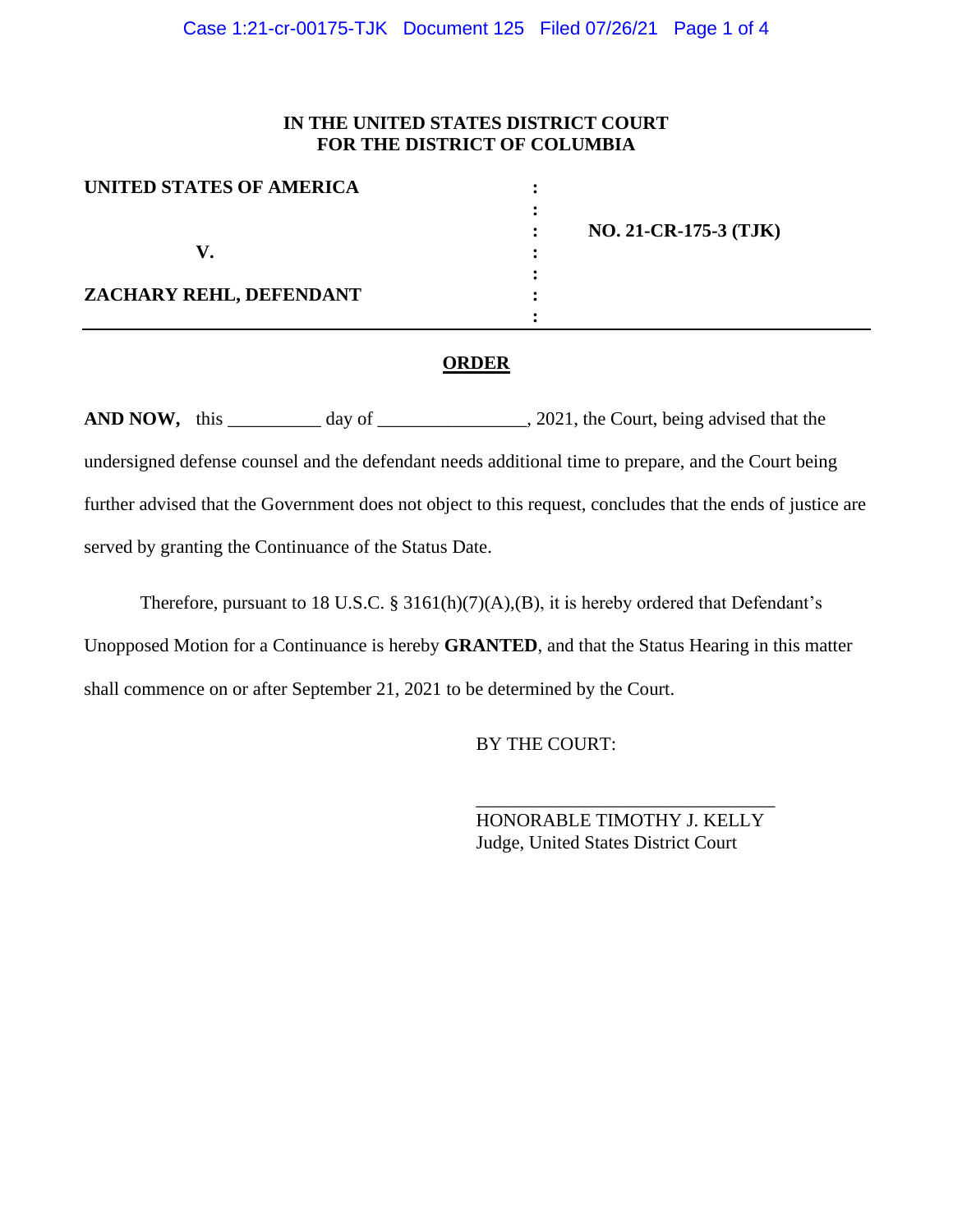# **IN THE UNITED STATES DISTRICT COURT FOR THE DISTRICT OF COLUMBIA**

| UNITED STATES OF AMERICA |                       |
|--------------------------|-----------------------|
|                          | NO. 21-CR-175-3 (TJK) |
|                          |                       |
| ZACHARY REHL, DEFENDANT  |                       |
|                          |                       |

#### **DEFENDANT ZACHARY REHL'S UNOPPOSED MOTION FOR CONTINUANCE**

COMES NOW, Defendant Zachary Rehl, by and through his attorney, Shaka M. Johnson, Esquire, and requests a continuance of the Status date. The Government does not oppose this request. In support of the instant motion, the defendant avers as follows:

- 1. He is the defendant in the above-captioned case.
- 2. A Status Hearing in this matter is presently scheduled for July 28, 2021 at 10:00 AM before the Honorable Timothy J. Kelly.
- 3. Undersigned counsel for Zachary Rehl will not be prepared to proceed with the Status Hearing, as additional time is needed to confer with the Government.
- 4. Undersigned counsel is in ongoing conversations with Assistant United States Attorney Luke Jones regarding developments in this case. It is Undersigned counsel's belief that the matter can be better addressed following the conclusion of these discussions, as there are no issues that need to be addressed with the Court at this time, for purposes of the scheduled status hearing.
- **5.** Undersigned counsel has spoken to Assistant United States Attorney Luke Jones, and the Government does not object to this request.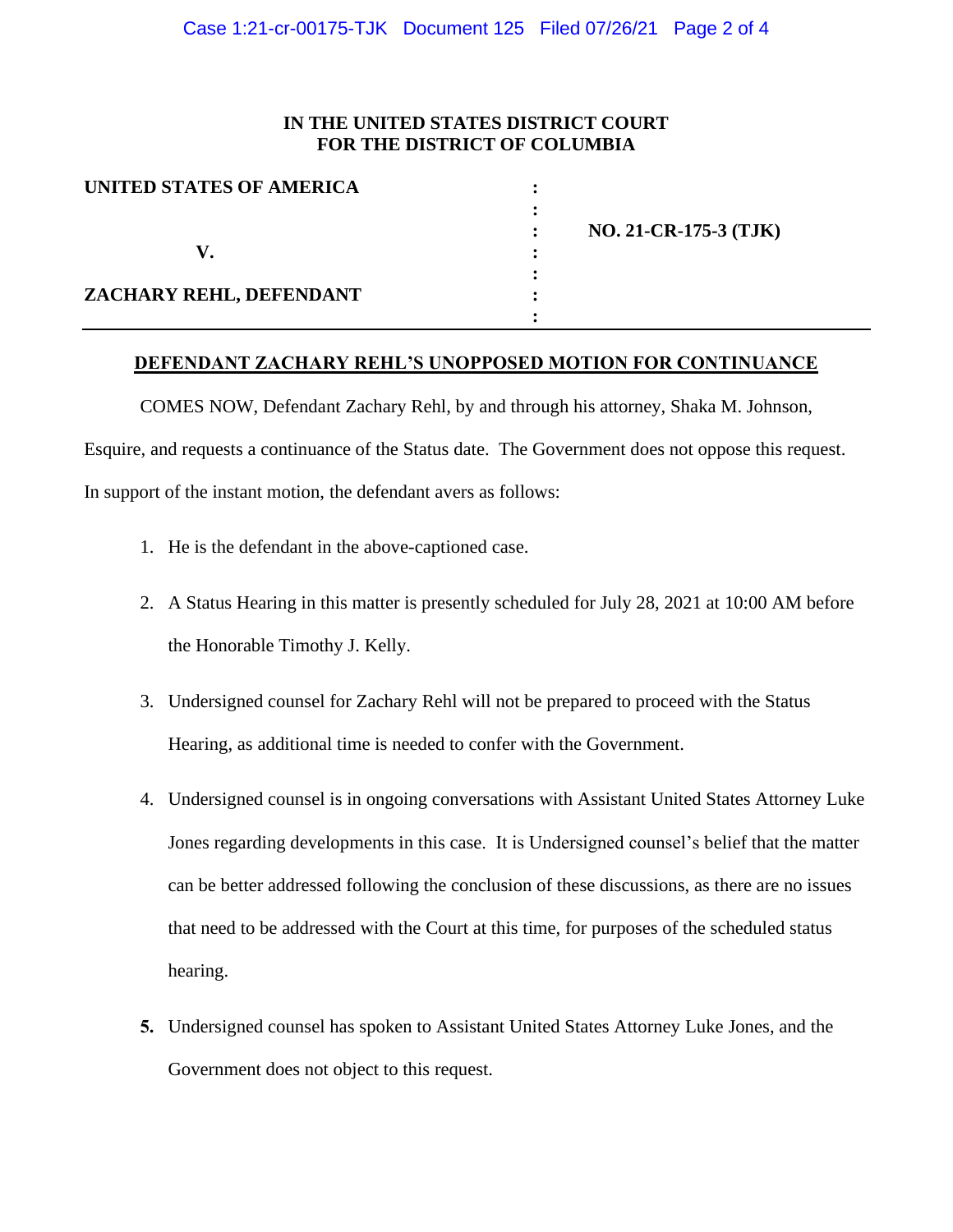**WHEREFORE**, for the reasons set forth above, Defendant, Zachary Rehl, by and through undersigned counsel, respectfully asks this Court to grant this Motion for a Continuance.

DATED: July 26, 2021

Respectfully submitted,

/s/ Shaka M. Johnson Shaka M. Johnson, Esquire

**Law Office of Shaka Johnson, LLC**

1333 Christian Street Philadelphia, PA 19147 (215) 732-7900 Shaka@Shakajohnsonlaw.com